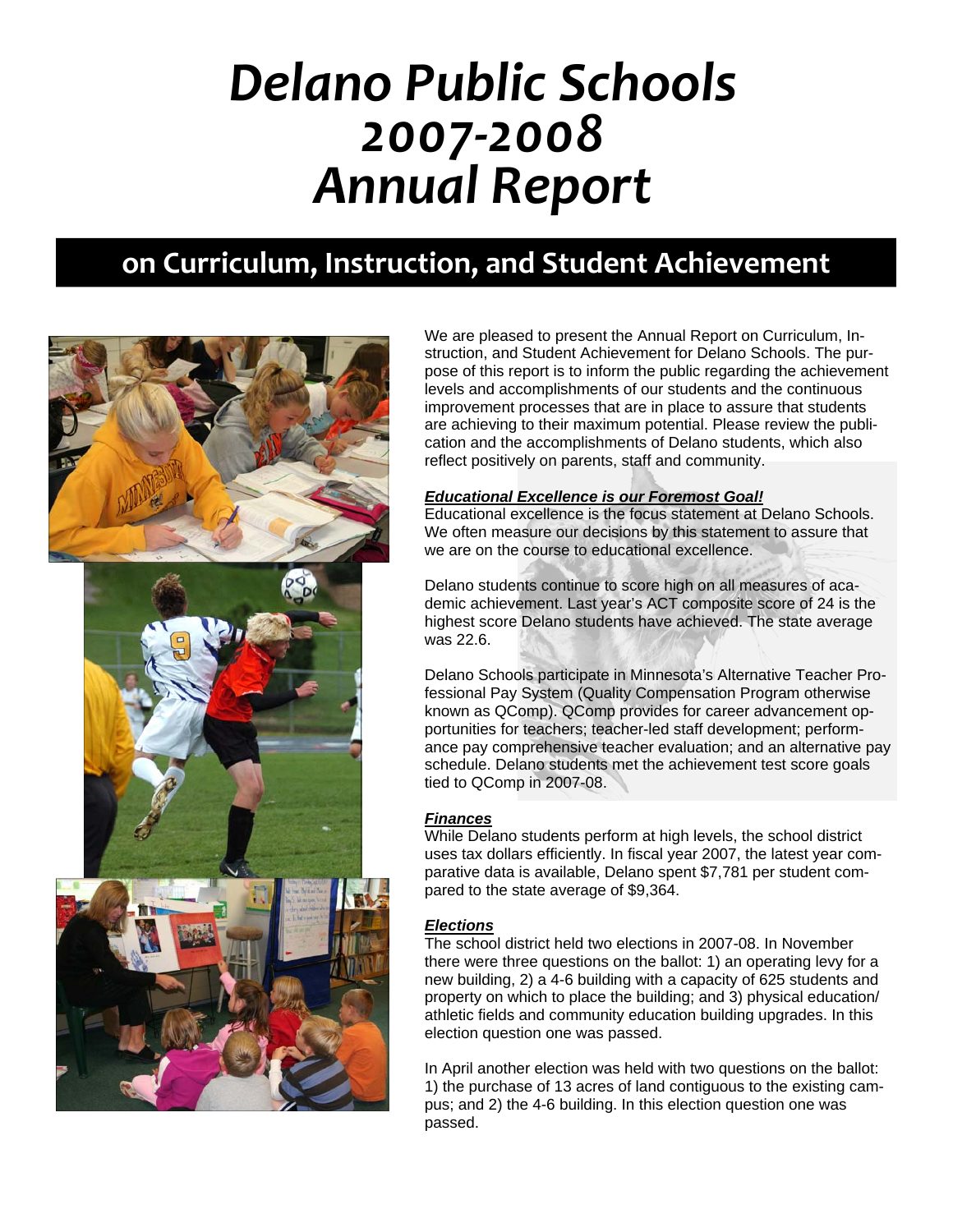As a result of the two elections the district has authority to levy for the operation of a new building. It is the intent of the school board not to utilize this levy until such time that a new building is built. The district is in the process of closing on the three adjoining properties located directly across the street west of Delano Elementary. The school board has not set a timeline to pursue another election for a 4-6 building.

#### *Enrollment*

In 2007-08 enrollment increased by 78 students, or about 3.8%, which mirrored the increase of the three years previous. The district has grown by approximately 360 students in the past five years, which puts enrollment at capacity in each building.

#### *Outlook*

The school district continues to keep educational excellence in the forefront. Continuous improvement processes are in place for teacher training utilizing QComp and staff development funds. Delano Schools will continue to produce high performing students by all measures of achievement.

School finance is going to be a challenge in the near future. The state funding system does not allow schools to keep up with the costs of inflation. The district currently has a \$425 per student operating levy. This levy will need to be renewed and increased in the near future in order for the school district to maintain current programs.

*John M. Sweet, Ed. D. Superintendent* 

### **2007 MCA-II Test Results**

The Minnesota Comprehensive Assessment – II (MCA-II) is given to all Minnesota students in order to be in compliance with the federal No Child Left Behind (NCLB) legislation. The MCA-II's were first given to students two school years ago and are now being used by educators to evaluate trend line data. Minnesota students grades three through eight were tested in Math and Reading at while grade 10 students were tested in Reading and grade 11 students were tested in Math.

 The scale scoring of tests for the MCA-II will be labeled according to their grade. The first one digit (or two digits if in grade 10 or 11) will correspond to the grade while the last two digits will correspond to their achievement level within that grade. The MCA-II tests have four achievement levels. A scale score of 39 or less indicates the MCA-II level of "Does not meet the Standards"; 40 to 49 scores indicate "Partially meets the Standards"; a score of 50 to 61 indicates that the student has "Met the Standards"; and 62 to 99 "Exceeds the Standards."

 The following tables show the raw data from the Delano Public Schools MCA-II testing during the 2006-2007 school year.

# **MCA-II Test Results Summary**

In 2008 Delano students continued to demonstrate excellent reading performance at the state level. In grade 10 nearly 57% of the students earned scores in the highest category of exceeds standards. Another 30% of the students fell in the next highest quadrant, the level that meets the state reading standards. Therefore, over 87% of students in tenth grade are meeting or exceeding all the state standards in reading. This is a phenomenal feat. Additionally, the Middle School surpassed the state percentage of students at or above standards by nearly 12%. The Elementary School had another phenomenal testing year with 89% of the third and fourth graders meeting or exceeding their standards. This rate was nearly 15% better than the state average.

#### *Reading*

| <b>School</b>                 | <b>Meets/Exceeds Standard</b> | <b>State Percentage</b> |
|-------------------------------|-------------------------------|-------------------------|
| Elementary (Grades 3 & 4)     | 89%                           | 75.5%                   |
| Middle (Grade $5-8$ )         | 80.1%                         | 68.4%                   |
| <b>High School (Grade 10)</b> | 87.6%                         | 70.7%                   |

*Math* 

| <b>School</b>                 | <b>Meets/Exceeds Standard</b> | <b>State Percentage</b> |
|-------------------------------|-------------------------------|-------------------------|
| Elementary (Grades 3 & 4)     | 91%                           | 76.5%                   |
| Middle (Grade $5-8$ )         | 79%                           | 62.5%                   |
| <b>High School (Grade 10)</b> | 65.9%                         | 44.3%                   |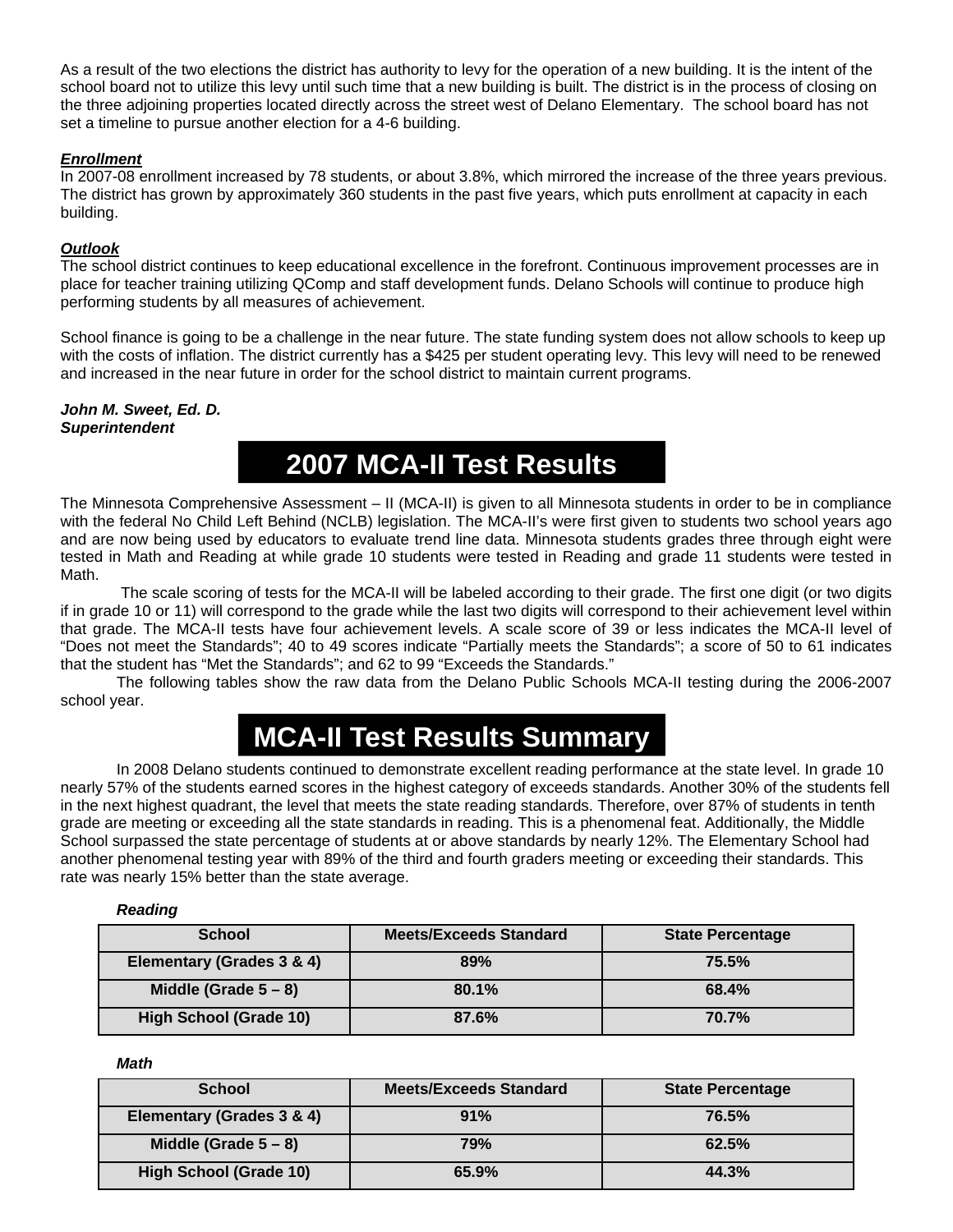Students in grades three through eight and eleven at Delano took the MCA-II test in mathematics. The MCA-II tests were written according to the Minnesota Academic Standards. These standards are rigorous and all of our students are required to take this test. Although the percentages are not necessarily appealing at the high school level Delano's results are quite favorable in comparison to the state percentages. The high school did improve their overall percentage by nearly 10% over last years testing group.

The middle school had a 16.5% higher proficiency rate than the state average. By accomplishing a 79% proficiency rate they too improved by comparison to last years data. The elementary posted an incredible 91% proficiency rate. They continue to set the pace for proficiency across the state.

#### *Science*

| <b>School</b>      | <b>Meets/Exceeds Standard</b> | <b>State Percentage</b> |
|--------------------|-------------------------------|-------------------------|
| Grade 5            | 57%                           | 39.1%                   |
| Grade 8            | 54.7%                         | 28.2%                   |
| <b>High School</b> | 65.6%                         | 42.7%                   |

The 2007-2008 school testing year put into place the first ever MCA Science test. Students took this test on-line all across the state of Minnesota. For the first time the data were compiled and averages were given back to schools. The data in the table above indicates that Delano performed very well by comparison to the state average. The interesting piece in the data is that the percent of students at proficiency increased in the high school. This has not been the case in either the reading or math tests.

Additional data can be found at the Minnesota Department of Education website (http://education.state.mn.us). The data found at this site will be similar to the MCA but not exactly the same due to the addition of MTAS and MTELL. These additional tests are for students as English Language Learners or the alternate tests which are given to the 1% of the student population who do not qualify to take the MCA-II tests. The Department of Education website will also allow users to compare data with other schools.

### **Basic Skills Test and GRAD Data**

 Due to legislation passed in 2004, the high stakes tests required for graduation are now contained inside the math and reading tests already administered at the high school level. Students in eight grade prior to the 2005-2006 school year are still required to take and pass the BST for graduation. All but one of the Delano students who are required to pass the BST's have passed these tests.

Students entering eighth grade in 2005-2006 and after are still required to pass a Writing, Reading and Math component for graduation, however these tests are administered at grade 9, 10 and 11 respectively. These students are required to pass the Graduation Required Assessment for Diploma (GRAD). GRAD questions for both Reading and Math are embedded in the MCA-II tests.

Several students who were tested in 07-08 were students either new to the district and had not taken the BST before and a few were students who had not previously passed. The results of the tests from 2007-2008 are in the table below: The following data indicate testing information from the BST's and GRAD's.

|          | <b>Math</b> |           |           | Reading |         |           | Writing |         |           |
|----------|-------------|-----------|-----------|---------|---------|-----------|---------|---------|-----------|
|          |             |           |           |         |         |           |         |         |           |
|          | Pass        | No Pass   | % Passage | Pass    | No Pass | % Passage | Pass    | No Pass | % Passage |
| Grade 10 | ΝA          | <b>NA</b> |           |         |         | <b>NA</b> |         |         | <b>NA</b> |
| Grade 11 |             |           | 75%       |         |         | 100%      |         |         | 100%      |
| Grade 12 |             |           | 100%      | ર<br>J  |         | 75%       | 4       |         | 80%       |

#### *BST Retake Data*

| --------- |                 |         |           |      |         |           |  |  |
|-----------|-----------------|---------|-----------|------|---------|-----------|--|--|
|           |                 | Reading |           |      | Writing |           |  |  |
|           | No Pass<br>Pass |         | % Passage | Pass | No Pass | % Passage |  |  |
| Grade 10  | 181             | າາ      | 89%       | h    |         | 100%      |  |  |

#### *GRAD Data*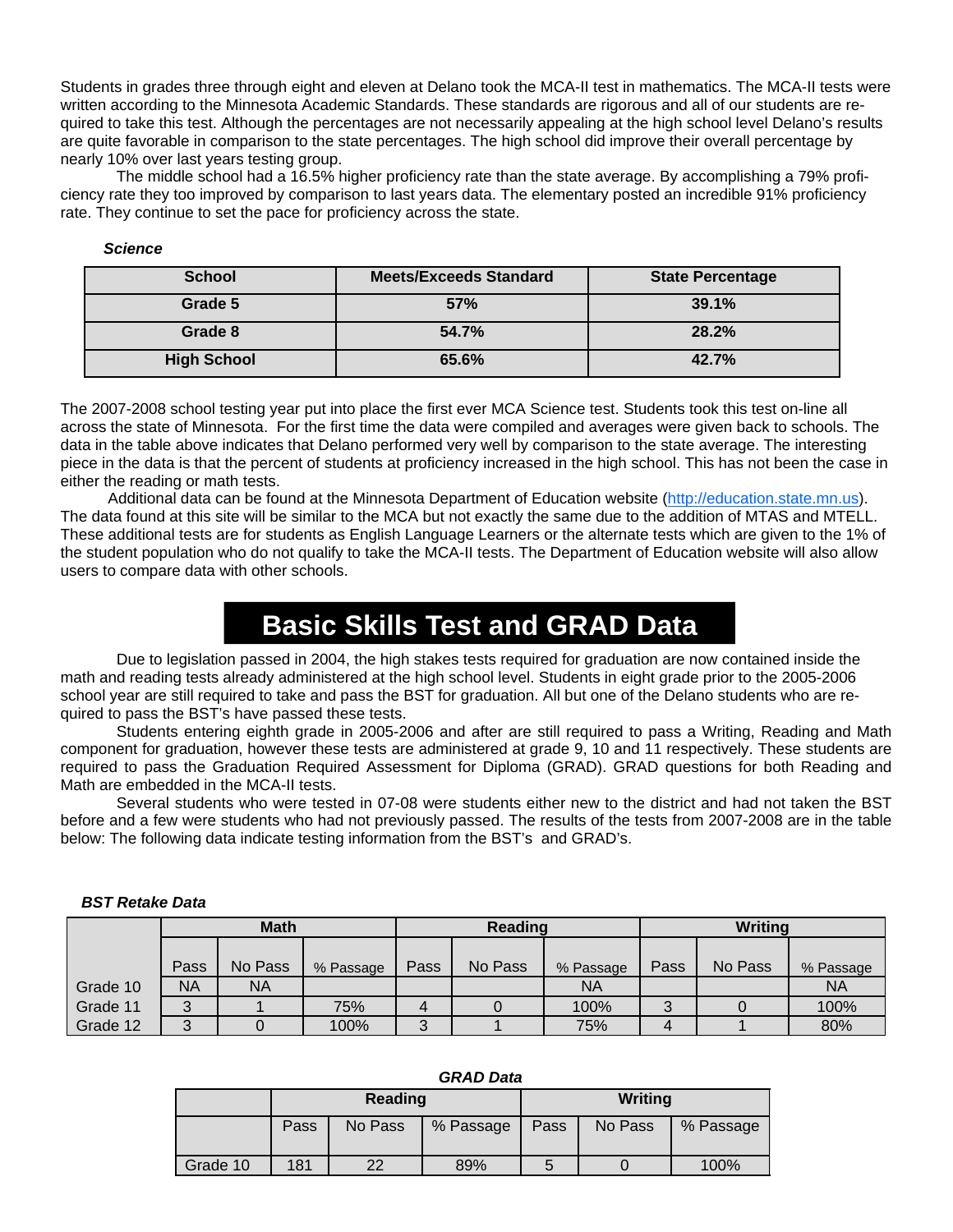# **Writing Tests**

The state writing test required for graduation is changing from the Basic Skills Test (BST) to the Graduation Required Assessment for Diploma (GRAD). This test is a high stakes test meaning that it is required for graduation. The scoring for the writing test has papers read and rated on a 1, 1.5, 2, 3, 3.5 or 4 scale (4 being the highest). The papers earning a score of four on their first reading are given a second reading with the highest score possible of 6.0. This year's average increased from 4.1 to 4.2. The following is data from last years test.

| Writing Results 2007-2008           |              |              |            |            |            |     |           |
|-------------------------------------|--------------|--------------|------------|------------|------------|-----|-----------|
| All scores are given in percentages |              |              |            |            |            |     |           |
|                                     | 1.0 or $1.5$ | 2.0          | 3.0 or 3.5 | 4.0 or 4.5 | 5.0 or 5.5 | 6.0 | Avg Score |
| <b>GRAD Grade 9</b>                 | .5           | $.5^{\circ}$ | 23.9       | 53.2       | 18         | 3.9 | 4.2       |
| <b>State GRAD</b>                   | າ            | 8.2          | 44.6       | 36.2       | 7.5        | 1.2 | 3.5       |

### **Delano ACT Scores Higher than 2006-2007**

Delano's ACT test scores improved ½ point to its highest level ever of 24. In addition to this, Delano had more students take the test in 2007 than in any other year. As a general trend, the larger number of students who take the ACT test, the lower the average test score. This was not the case for our Delano students. Minnesota's scores on the 2007 ACT increased two tenths of one point to 22.5. This score was ranked first in the nation for the third straight year among states who test a critical mass of students. Delano High School students have traditionally performed better than the state average with no exception this year. Our ACT average of 24 is the highest ACT composite average in recent history as depicted in the table below.

| <b>ACT Testing Results</b><br><b>Composite Scores 2007-2008</b> |      |      |      |  |  |  |  |
|-----------------------------------------------------------------|------|------|------|--|--|--|--|
| <b>Delano ACT Historical Results</b><br>2007-2008 ACT Averages  |      |      |      |  |  |  |  |
| Delano                                                          | 24   | 2007 | 23.5 |  |  |  |  |
| <b>State</b>                                                    | 22.6 | 2006 | 22.7 |  |  |  |  |
| <b>Nation</b>                                                   | 21.1 | 2005 | 22.8 |  |  |  |  |
|                                                                 |      | 2004 | 23.1 |  |  |  |  |
|                                                                 |      | 2003 | 22.4 |  |  |  |  |
|                                                                 |      | 2002 | 22.6 |  |  |  |  |
|                                                                 |      | 2001 | 22.6 |  |  |  |  |
|                                                                 |      | 2000 | 22.6 |  |  |  |  |
|                                                                 |      | 1999 | 22.4 |  |  |  |  |
|                                                                 |      | 1998 | 22.6 |  |  |  |  |
|                                                                 |      | 1997 | 21.7 |  |  |  |  |
|                                                                 |      | 1996 | 21.4 |  |  |  |  |

### **Teacher of the Year**



 Teresa Langton was selected as Delano's 2008 Teacher of the Year by her colleagues. She is a third grade teacher at Delano Elementary School.

 Teresa Langton views community service and involvement as a very important part of her students' learning experience. The lessons learned when interacting with members of the community are invaluable and follow her students into adulthood. One special project her students participate in is monthly visits to the Golden Living Center in Delano. The students do crafts, perform songs and short plays, read with, and play games with the residents there. The relationships built through those visits provide a unique opportunity to learn and grow.

 Teresa graduated from Heron Lake-Okabena-Lakefield High School located in southwestern Minnesota. She received her undergraduate degree from Southwest State University in Marshall, and a Masters of Art Degree in Education from St. Mary's University.

 Teresa began her career here in Delano in 1992 when she began teaching kindergarten. After several years in kindergarten and one year teaching kindergarten and first grade, she moved into her current position as a third grade teacher.

 During her time in Delano, Teresa has worked on many committees, including the Elementary Site Base Team, elementary communication committee and School of Excellence Committee. She is also the elementary Targeted Services Coordinator.

 Outside of school, she is currently serving as co-president of the Twin Cities Area Reading Council. She teaches Faith Formation in her church. Teresa lives in Buffalo. Her children are 16, 13 and 8. They keep her very busy with homework, school activities, and carpooling.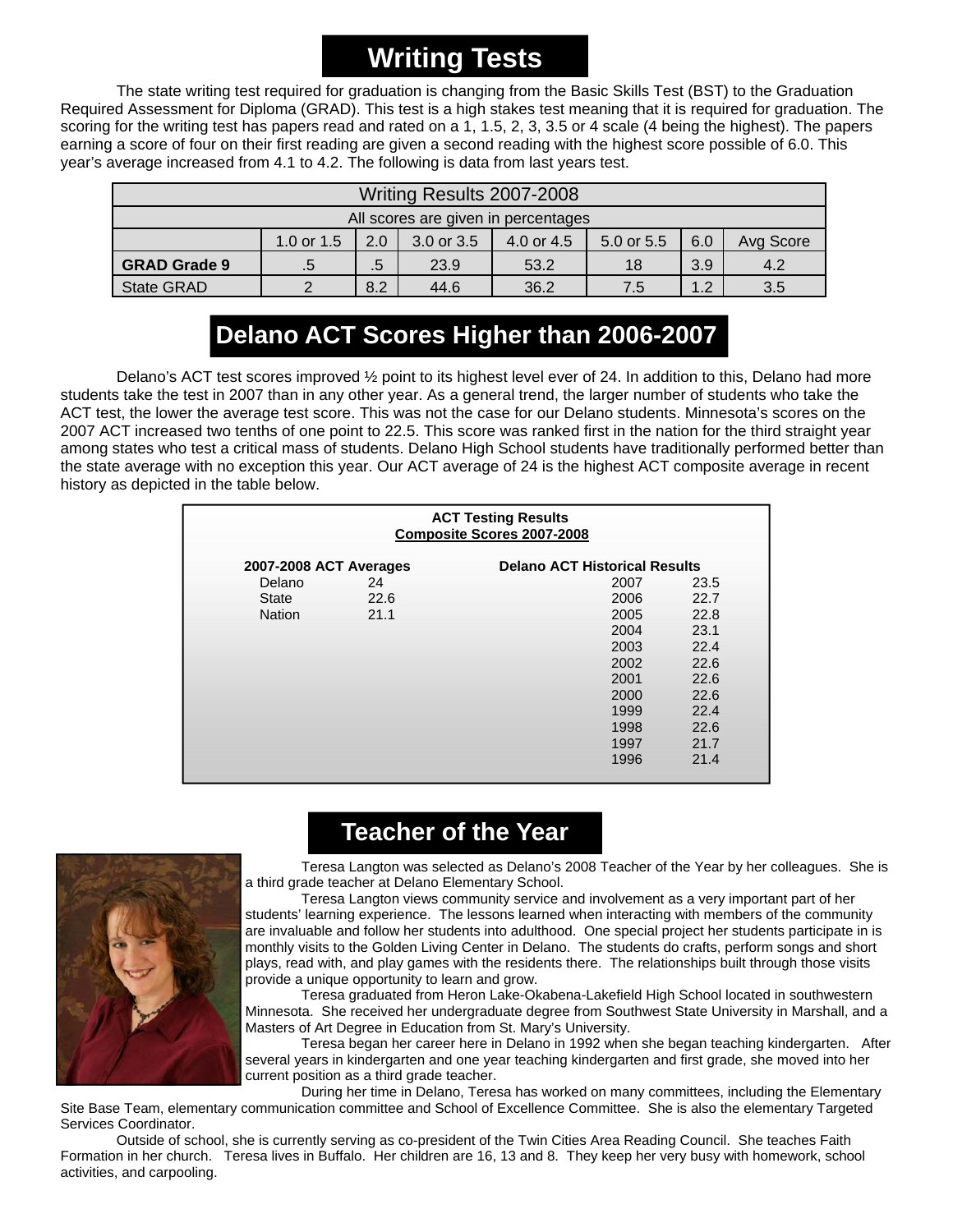#### **Students Held Accountable for Performance Goals**

 It is the goal of Delano Public Schools to ensure that all graduates will be able to function effectively as purposeful thinkers, effective communicators, self-directed learners, productive group participants and responsible citizens.

 According to state-mandated K-12 Minnesota Academic Standards, students will be required to demonstrate the following standards:

 Language Arts Reading Arts **Mathematics Science**  Social Studies Health and Physical Education Career and Technical Education World Languages

 In addition, graduates must pass the Graduation Required Assessment for Diploma in Reading, Mathematics, and Writing. The Minnesota Basic Skills Test is the required test for Senior students.

### **2008-2009 State Testing Dates**

| Nov 18              | <b>BST/GRAD Writing Retest</b>                   | Grades 10-12             |
|---------------------|--------------------------------------------------|--------------------------|
| Nov 19              | <b>BST Math Retest</b>                           | Grades 10-12             |
| Nov 20              | <b>BST Math Retest</b>                           | Grades 10-12             |
| Feb <sub>3</sub>    | <b>BST Math Retest</b>                           | Grades 10-12             |
| Feb 4               | <b>BST Reading Retest</b>                        | Grades 10-12             |
| Mar 31              | <b>BST Writing Retest</b>                        | Seniors only             |
| Apr 1               | <b>BST Math Retest</b>                           | Grades 10-12             |
| Apr 2               | <b>BST Reading Retest</b>                        | Grades 10-12             |
| Apr 8               | <b>Written Composition Retest</b>                | Grades 10-12             |
| April 13 May 1      | Elementary/Middle School MCA-II testing window   |                          |
| April $27 - May 22$ | Middle/High School MCA-II Science testing window |                          |
| Apr 14              | <b>GRAD Written Composition</b>                  | Grade 9                  |
|                     | MCA-II Reading Sections 1 & 2                    | Grade 10                 |
|                     | MCA-II Math Sections 1 & 2                       | Grade 11                 |
| Apr 15              | MCA-II Reading Sections 3 & 4                    | Grade 10                 |
|                     | MCA-II Math Sections 3 & 4                       | Grade 11                 |
| May 18-20           | <b>MCA-II Science</b>                            | Grade 11 (Computer Test) |

### **Student Demographics: 2007-2008**

The following information box indicates the number of students who have successfully passed the required graduation tests. Additionally, the number of exempt and passing individual students is listed. This will highlight the fact that Delano has very few students who do not take and pass the state required tests.

|                 |                 | <b>Reading</b> |           |            | <b>Math</b> |           |            | <b>Writing</b> |        |            |
|-----------------|-----------------|----------------|-----------|------------|-------------|-----------|------------|----------------|--------|------------|
|                 | Number<br>0f    | Passing        | Exempt*   | Passing**  | Passing     | Exempt    | Passing    | Passing        | Exempt | Passing    |
| Grade           | <b>Students</b> |                |           | Individual |             |           | Individual |                |        | Individual |
| 9               | 210             | NA             | <b>NA</b> | <b>NA</b>  | <b>NA</b>   | <b>NA</b> | <b>NA</b>  | 205            | 4      |            |
| 10 <sup>°</sup> | 208             | ΝA             | <b>NA</b> | <b>NA</b>  | 181         |           |            | 208            |        |            |
| 11              | 174             | 171            | 3         |            | 170         | 3         |            | 170            | 4      |            |
| 12              | 175             | 174            |           |            | 175         | 0         |            | 174            |        |            |

\*Exempt – The student did not take the test as a result of the IEP teams decision

\*\*Pass Individual – The student's IEP team has determined a passing score different from the state requirement No 12<sup>th</sup> graders were denied a diploma because of "No Pass" on tests.

No Students used translated tests.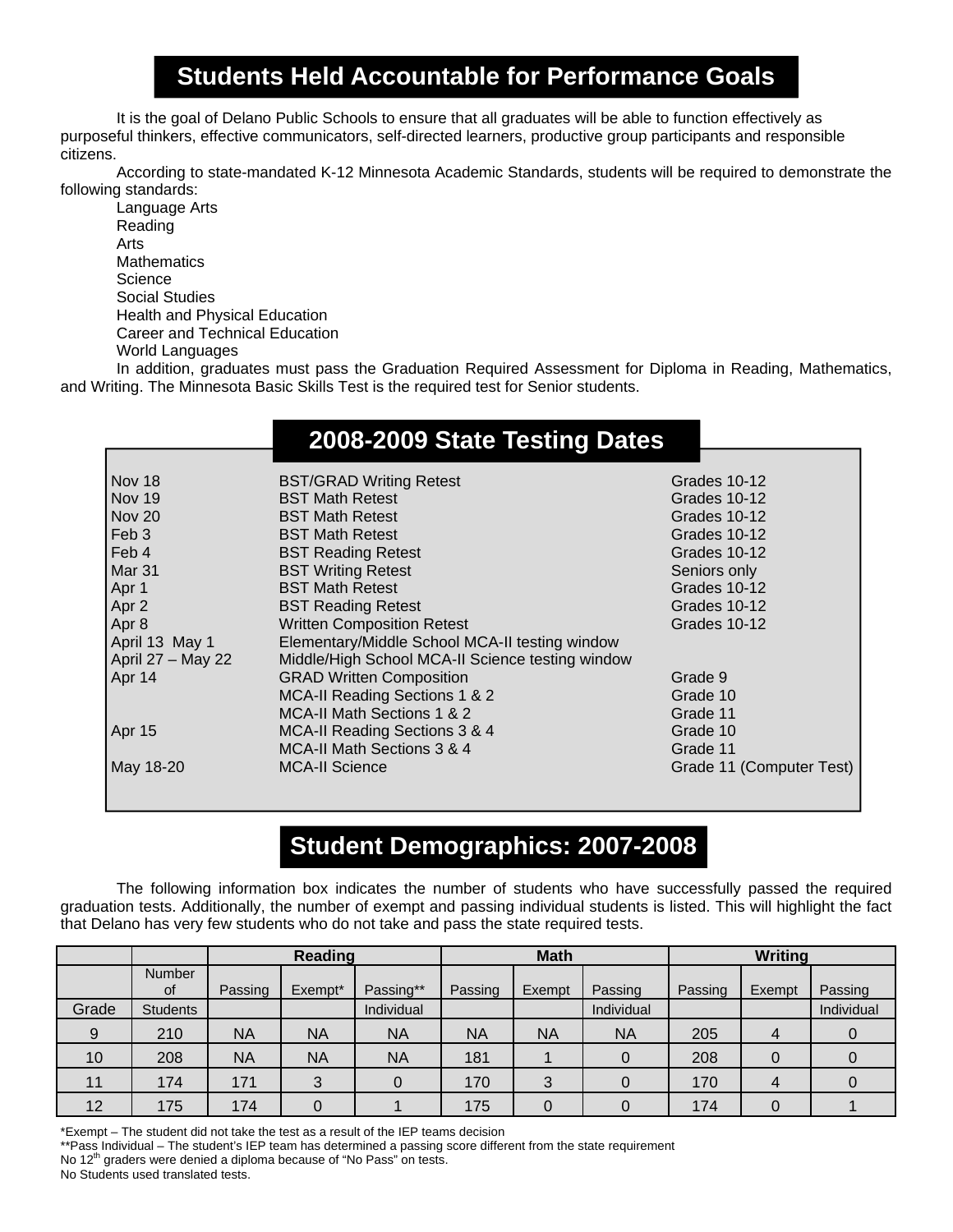### **District Staff Development Goals**

The Delano Public Schools has a district staff development team which is charged with setting the staff development goals. These goals transcend across buildings and are intended to guide the expenditures of staff development dollars for each building. The district goals are as follows:

#### **Goal 1: Staff development opportunities that will promote high academic standards for all students. Action Steps**

- All buildings will encourage professional development related to improved academic standards.
- All buildings will encourage teachers to access professional development that will improve student learning in their specific grade level and curricular area.
- The implementation of the staff development academy will provide learning opportunities for staff.

#### **Goal 2: Improve school climate for district wide employees. Action Steps**

- Plan and schedule opportunities for social interaction among staff.
- Schedule academy sessions, which will promote professional interaction among staff.

#### **Goal 3: Support the integration of the continuous improvement process throughout the district. Action Steps**

- Data driven decision-making process.
- Use Professional Learning Communities to regularly bring staff together to learn and evaluate current teaching practices.

In addition to the staff development goals, the teachers group, along with the approval of the district, we have established Q-Comp (Quality Compensation) goals which specifically address improvements in MCA-II test scores. The district attained each of its building and district goals to improve academic achievement.

### **Curriculum Advisory Procedures**

Membership on the Curriculum Advisory Committee (CAC) is open to all persons residing in the district. The number of CAC members matches the number of curriculum committees, plus two parent ambassadors for the Minnesota Academic Standards. Currently, 16 curriculum committees exist.

 Members may self-select or be nominated by any staff or community member. Community residents must apply to serve on the committee by October of each year, unless a vacancy occurs during the year.

 Vacancies will be filled as soon as possible. Membership terms are three years. Reappointment is an option, but not guaranteed. Membership looks to be improving in 2008-2009 as we have only a couple vacancies at this time. People who are interested in serving on the committee can contact Joe Vieau at 763-972-3365, ext. 3019.

#### **Curriculum Advisory Council 2007-2008**

| <b>Name</b>       | <b>Curricular Area</b>    | <b>Term Expiration Date</b> |
|-------------------|---------------------------|-----------------------------|
| Vacant            | Social Studies K-4        |                             |
| Nancy Cordes      | Social Studies 5-8        | 2007                        |
| Paul Nord         | Social Studies 9-12       | 2008                        |
| Barb Janas        | Health                    | 2009                        |
| Kim Finn          | <b>Physical Education</b> | 2008                        |
| Vacant            | Mathematics K-4           |                             |
| Kathy Ziegelman   | Mathematics 5-8           | 2007                        |
| Vacant            | Mathematics 9-12          |                             |
| Vacant            | Communications K-4        |                             |
| Peg Max           | Communications 5-8        | 2008                        |
| Mary Ann Bernat   | Communications 9-12       | 2007                        |
| Julie Grist       | Science K-6               | 2007                        |
| Jeanne Berglund   | Science 7-12              | 2007                        |
| Mike Schaefer     | Music                     | 2007                        |
| Vacant            | Vocational 7-12           |                             |
| Lorrie Mulholland | School Board at Large     | 2007                        |
| Vacant            | Visual Arts               |                             |
| Vacant            | Parent Ambassador         |                             |
| <b>Vacant</b>     | Parent Ambassador         |                             |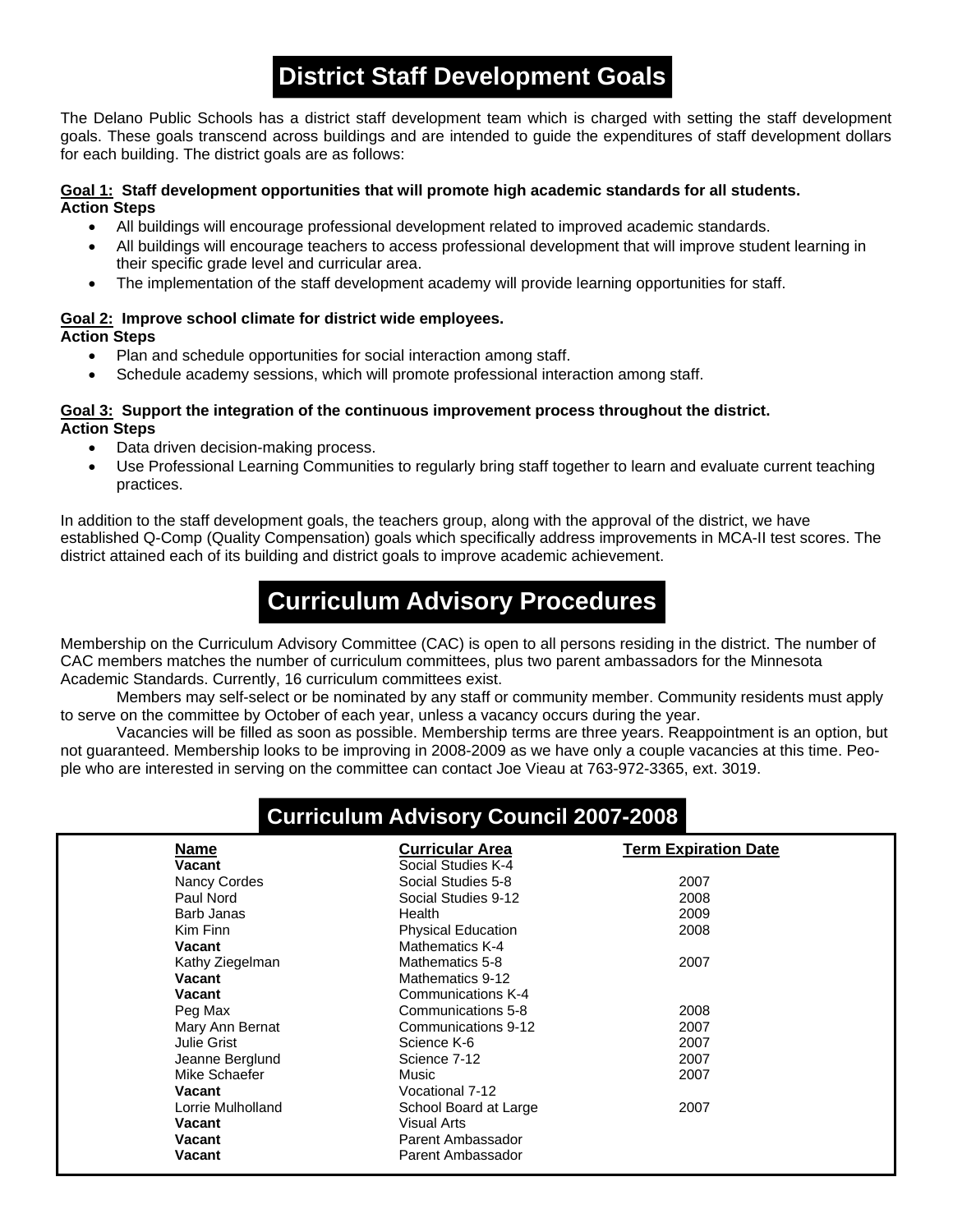#### **Fund Allocations**

 Delano Public Schools are a site based district, which means funding dollars for staff development and mentorship programs flow directly to the building. Each site determines how to allocate their funding.

 For the year 2007-2008, \$64,826 was allocated to the elementary school; \$64,826 was allocated to the middle school; \$64,826 was allocated to the high school; \$69,827 was allocated to the district staff, and \$15,000 was allocated to our District Staff Development Academy for in-house training of staff.

### **Student Achievement Goals**

The Minnesota Academic Standards meet all of the requirements of the federal No Child Left Behind legislation whereby giving our school district eligibility for Federal Funds.

 The state-wide tests during the 2007-2008 school year contained the MCA-II standards. Delano students in grades K-8 will find that teachers are embedding the new standards into the curriculum. This will ensure that students have the necessary material in time for the state-wide testing. The district state-wide testing goal is to have all students meeting or exceeding the state standards at every grade level. This goal is very ambitious and aggressive. We have performed very well on the statewide exams and are striving to improve the scores even further. Additionally, Delano Public Schools are planning for future changes in legislation which will require students in grade six during the 2008- 2009 school year to have Algebra I in grade eight. Further requirements for this same class will be Algebra II in high school and either Chemistry or Physics.

 Delano students will graduate under the Minnesota Academic Standards requirements. In the future, there will be additional requirements mandated by the local Board of Education.

#### **District Testing Program Review**

 The objectives of the Delano Public Schools testing program are to implement assessments which will give meaningful data and results back to our teaching staff. We will strive to use test results for the improvement of instruction and to help attain improved results in the future.

 In an effort to improve communication about the accountability of Delano Public Schools, a testing program review is in place. The objective of our testing program is to meet the requirements set forth by the Minnesota Department of Education which also will satisfy the federal requirements of No Child Left Behind and give feedback about student progress. Additionally, the results are to be used by classroom teachers to determine curricular needs in each of their classrooms.

All data results come from the MCA-II. These tests are the Minnesota Comprehensive Assessments II. The data in each of those grades is given to the homeroom teacher and evaluated for needs in each class. All grades three through eight are given MCA-II tests in math and reading. There are additional tests in grade 10 for reading and grade 11 for math. Written tests were administered in grade 5 and grade 10. The grade 9 and 10 writing tests are also a test which students must pass in order to graduate.

The results of the MCA-II tests are given to classroom teachers for their use. Teachers are given the results of the students from their classroom last year as well as the students currently in their class. This data is particularly useful in grades 4 through 6. In these classes, teachers primarily have the same students throughout the day. Therefore, the data for these teachers will be most helpful.

 These test results are used to identify areas of strength and areas where improvement may be needed. The data is sorted by grade and teacher, and then given to classroom teachers to identify areas in need of emphasis during the current year.

 Delano Elementary School administers the Iowa Test of Basic Skills at grades 2 and 3. The primary use of the data is Title I placement of students.

 Northwest Education Association (NWEA) has developed nationally normed tests, the Measures of Academic Progress (MAP) that are being administered in the areas of Reading, Mathematics, Language Arts, and Science. The Reading and Math tests were administered to all students in grades K-10 last year. In addition, Language Usage and Science was also administered at the Middle School. The tests are aligned with the MN Academic Standards and are re -normed every two years, making the data reliable, valid, and current. MAP measures the academic growth of a student, not mastery of skills. Teachers use this data to determine a student's instructional level and is a point of comparison with the student's classroom work and other assessments, in an effort to get the whole picture of the student's academic needs. This helps drive instructional strategies and materials at the student's current learning level.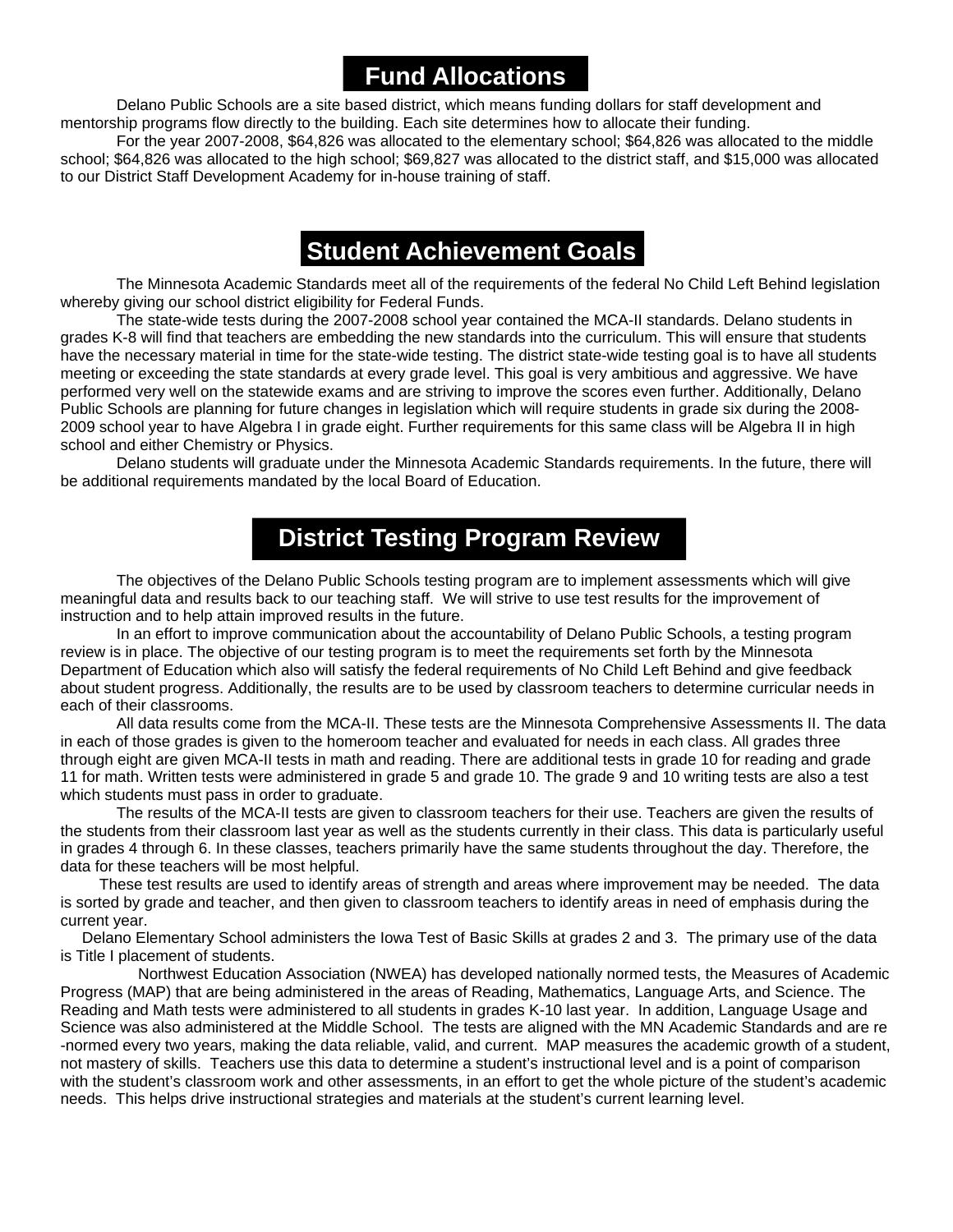#### **Improvements made in K-12 Science and Health**

Rick Haley (K-6) and Karen Hohenstein(7-12) are the facilitators for the Science Department. Char Sorenson, Maria Menz, and Mitch Rue facilitate the Health Department. They are charged with facilitating the curriculum writing process which implements the Minnesota Academic Standards. Improvements were sought in closely aligning their curricula to the Minnesota standards as well as updating textbooks and equipment in Science. It has been seven years since these two departments have had the opportunity to upgrade their curriculum. Much time was spent by each member of their respective committee researching, aligning, and developing curriculum for the purpose of improved academic achievement.

 The Curriculum Advisory Committee reviewed and recommended to the board that the curriculum written by the Science and Health departments be approved. This action was taken and accepted by the Board of Education in June 2007. A copy of the curriculum can be found at the district website (www.delano.k12.mn.us).

### **National Merit Scholars Semifinalist**

 Each year more than one million students take the Preliminary SAT/National Merit Scholarship Qualifying Test (PSAT/NMSQT) in October. Upon completion of this test, students are entered into the National Merit Program, a nationwide competition for recognition and awards conducted by the National Merit Scholarship Corporation (NMSC). In April of each year, 16,000 of the more than one million students who take the test are identified as semi-finalists nationwide, while approximately 34,000 are recognized as commended students.

 Following the identification of the 16,000 semi-finalists, these students then become eligible as finalists. In the finalist stage, between 10,000 and 11,000 of these students become recognized as National Merit Scholar Finalists. At this point, they become eligible for myriad scholarships and opportunities nationwide. Over the past several years, we have developed a rich history of positive student performance on this test. Recipients include:

| <b>School</b> | <b>National Merit Scholarship Corporation</b>                             |                       |                                                |  |  |  |  |  |
|---------------|---------------------------------------------------------------------------|-----------------------|------------------------------------------------|--|--|--|--|--|
| Year          | <b>Scholars</b>                                                           | <b>Semi-Finalists</b> | Commended                                      |  |  |  |  |  |
| 2007-08       |                                                                           | Adam Mankowski        |                                                |  |  |  |  |  |
| 2006-07       | <b>Elizabeth Dake</b><br><b>Margaret Englehardt</b><br>Ben Zeug           |                       | <b>Katie Gregg</b><br><b>Catherine Newcomb</b> |  |  |  |  |  |
| 2005-06       | Laura Janas                                                               |                       |                                                |  |  |  |  |  |
| 2004-05       |                                                                           |                       | Amy Bohler<br>Anna Meehan                      |  |  |  |  |  |
| 2003-04       | <b>Lindsay Gorton</b><br>Kari Haley<br>Heidi Hayes<br><b>Chris Shouts</b> |                       | Nathan Bohler<br>Paul Janas                    |  |  |  |  |  |
| 2002-03       | Carolyn Hurst<br>Molly Jordan<br>Jake Workman                             |                       | Michelle Jordan                                |  |  |  |  |  |
| 2001-02       | Jayne Lady                                                                |                       |                                                |  |  |  |  |  |

### **History Comes Alive at State History Day**

Five Delano Middle School students qualified to compete at the State History Day competition held at the University of Minnesota. The students advanced to the state competition after receiving first place medals at the regional competition held in late March. The student projects were created around this year's History Day theme, "Conflict and Compromise in History." Students were given the option to present their information in the form of an exhibit, performance or documentary film. Students in grades 6-8 participated in this event. Rialee Todd and Juliana Lillehei performed a skit about the lives of abolistionist, Sarah and Angelina Grimke. The tragic Native American hangings in Mankato, Minnesota was re-enacted by Colette Bersie and the team of Matthew Stevens and Evan Lemmerman created a documentary about the First Crusade. Rialee Todd, Juliana LIllehei and Colette Bersie all advanced to the finals in this year's state contest and received honorable mention awards.

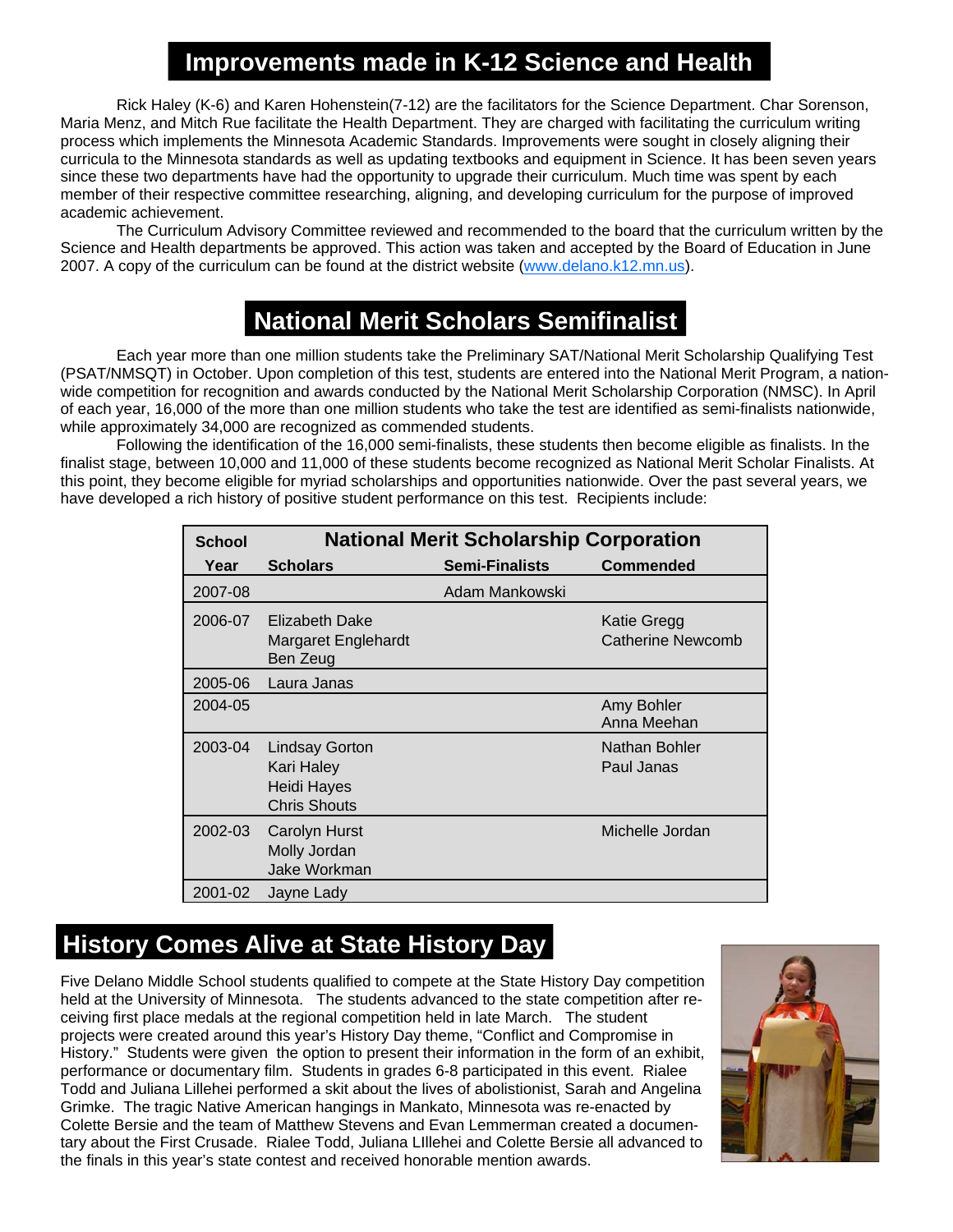## **Middle School Science Fair State Participant**

Eighth grade student, Stephanie Smith qualified to compete at the state science fair competition held in May. Stephanie has a passion for science and decided to create an science fair project as an independent study. Her project focused on synthetic and manmade crystals and she received a first place ribbon at the regional competition earning her a visit to the state contest for the first time. Her mentor, Mr. Briesemeister, believes that her enthusiasm and knowledge catapulted her all the way to the state level. She plans to return next year with the experience of participating at the state level under her belt. Stephanie is planning on using this experience to her advantage next year.

### **5th and 6th Grade Math Masters**

5<sup>th</sup> and 6<sup>th</sup> grade students from the region converge in Hutchinson every spring to test their math skills against the top students from throughout the area in the areas of math reasoning, problem solving and computation This year's participants came away with a host of team and individual awards.

#### **Fact drill competition**

Michael Redinger - Grade 5 - blue ribbon

#### **Individual Problem Solving**

Luke Make - Grade 6 - blue ribbon Nate Meyers - Grade 5 - blue ribbon Michael Redinger - Grade 5 - medal Rylee Sevigny - Grade 5 - medal



#### **Team Awards**

Delano #2 (Eric Mikkelsen, Shane Impola, Daniel Clark, Rylee Sevigny, Michael Redinger). They received ribbons for their  $5<sup>th</sup>$  place finish out of 30 fifth grade teams.

#### **Sixth Grade Science Fair**

Nine Delano Middle School students competed at the Elementary Regional Science Fair held at Mankato State University. The young scientists were selected to compete from more than 150 projects presented at the local 6th grade science fair. The students did a great job representing Delano Middle School receiving several purple ribbons and special book prizes. Receiving purple ribbons were: Nathan Petroski for "Rise" and Sam Thomas for "Maximum Attraction". Sam also received a third place medal in the Health and Science category and is eligible to apply for the National Science Fair held in Washington, DC. Blue ribbon winners were: Andrew Henley, Samantha Whitcomb, Rialee Todd, Madeline Eichers, Gabrielle Cordes and Alex Schreyer. Rachel Wolfe received a red



ribbon for her work in plant sciences. The 6th grade science fair is under the direction of sixth grade science teachers, Nicky Pfeifer, Rick Haley, Gerritt Van Bergen, Jessica Benker and Rebecca Olmscheid.

#### **Math Olympiad**

7th and 8th grade students soared in this year's Math Olympiad competition. Participants from around the globe participate in the monthly event that tests the students' mathematical problem solving abilities. Eighth graders, Eric Berglund, Michael Dietz, Brooke Jaunich, Makenzie Krause, Evan Lemmerman, Dillon McLain, Cole Patterson, Brandon Stender, Chloe Winterhalter, and seventh graders Zach Muckenhirn and James Redinger received silver pins for scoring in the top 8% globally. The eighth grade team received a plaque for their overall accomplishment scoring in the top 10% of all teams in this year's competition.

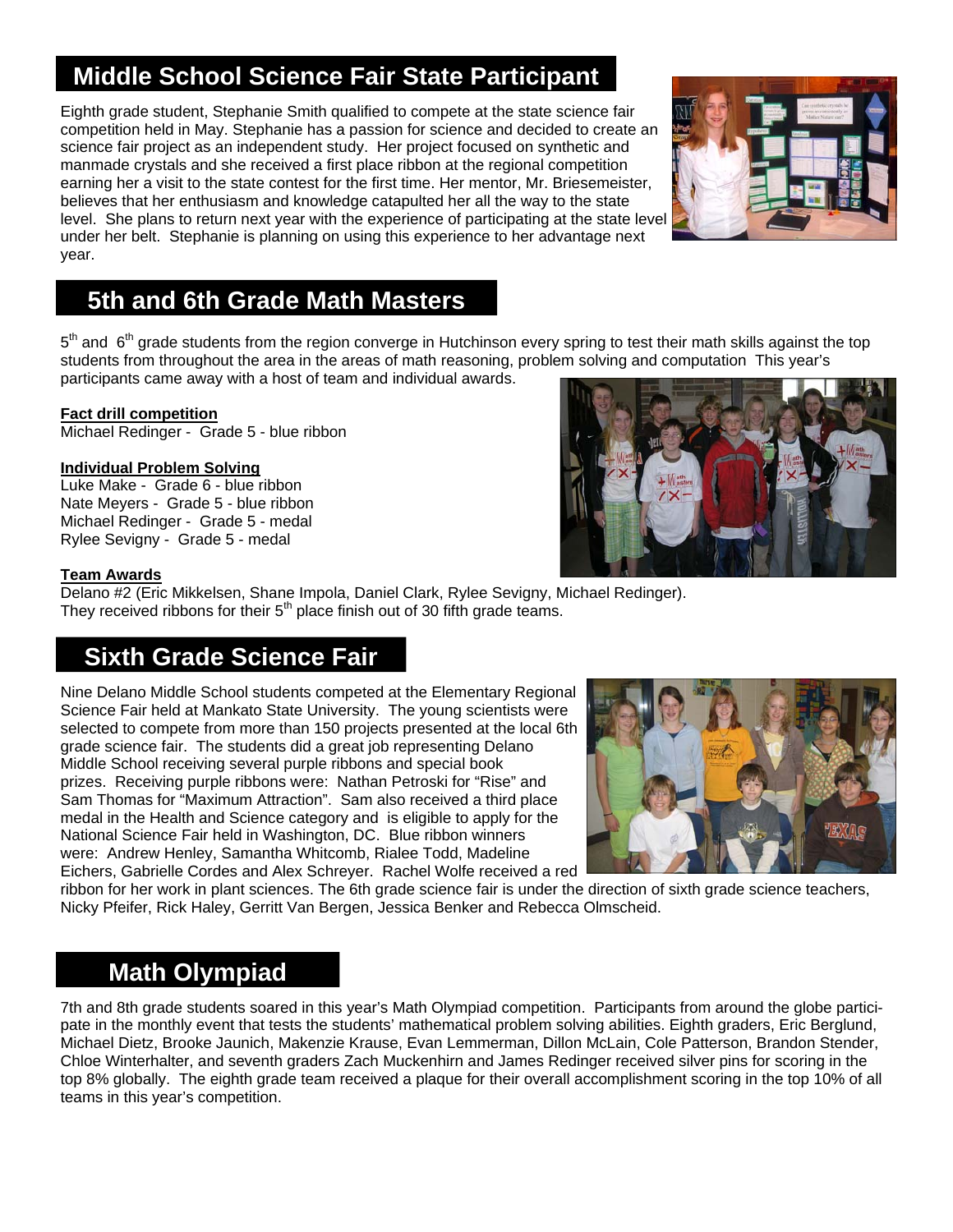### **3rd and 4th Grade Writers Workshop**

More than 50 third and fourth grade students participated in the annual Writers' Workshop sponsored through the Talent Development Program. During the six week program the young writers honed their writing skills, learned about writing genre and discovered the traits of successful writers. The students were required to complete one piece of writing each week and then be prepared to share their completed work with other writers in a small group setting. At the end of the program each young writer submitted a piece of work to be published in the group anthology. A Writers' Workshop celebration culminated the program. The students were each presented with their own copy of the anthology and had time to share stories and collect autographs. The Writers' Workshop is sponsored by the Talent Development Program under the direction of Gwen Briesemeister.



#### **Battle of the Books**

Delano saw the highest number of participants in the Battle of the Books competition now in it's eighth year. More than 70 teams from grades 3-8 registered for the event. Each team is assigned twelve books to read which equates to over 800 books read by the Battle of the Books teams this year.

#### **Student Film Awards**

The 2007-08 school year was a great year for Delano film students. Students in both the Middle and High Schools received a host of honors for their work in film.

John Woodward and Donald McMullen received an honorable mention award in this year's Student Cam documentary competition sponsored by CSPAN. The boys received honorable mention and a monetary award for their film about global education awareness.

John Woodward also received an honorable mention for his public service announcement about the dangers of gambling. The competition, "Video to Beat the Odds" was sponsored by Minnesota Department of Human Services.

Six girls from Delano Public Schools were selected to have their short films show at the Walker Art Center's "Girls In the Director Chair" annual event. Margaret Kittok's narrative film entitled "Stick Situation" a claymation by Juliana Lillehei, Alex Schreyer, Samantha Gildemeister and Hannah Bigot and a documentary about Judy Garland crafted by Emma Kopp and Bridget Max were among only 28 films selected from more than 100 submitted.

John Woodward's documentary about the fair trade issue was an official selection in the Twin Cities Youth Film Festival held in May.

A legacy film project was created by 5<sup>th</sup> grade students under the direction of Mrs. Briesemeister. The completed film entitled "Delano Heroes Remember" was a culmination of 8 months of work which included more than ten hours of interviews with Delano WWII veterans. The students worked in partnership with parent volunteers, community members and honor society students to bring the film to completion. The premiere screening was held at the American Legion in June and continues to play on public access channel 12.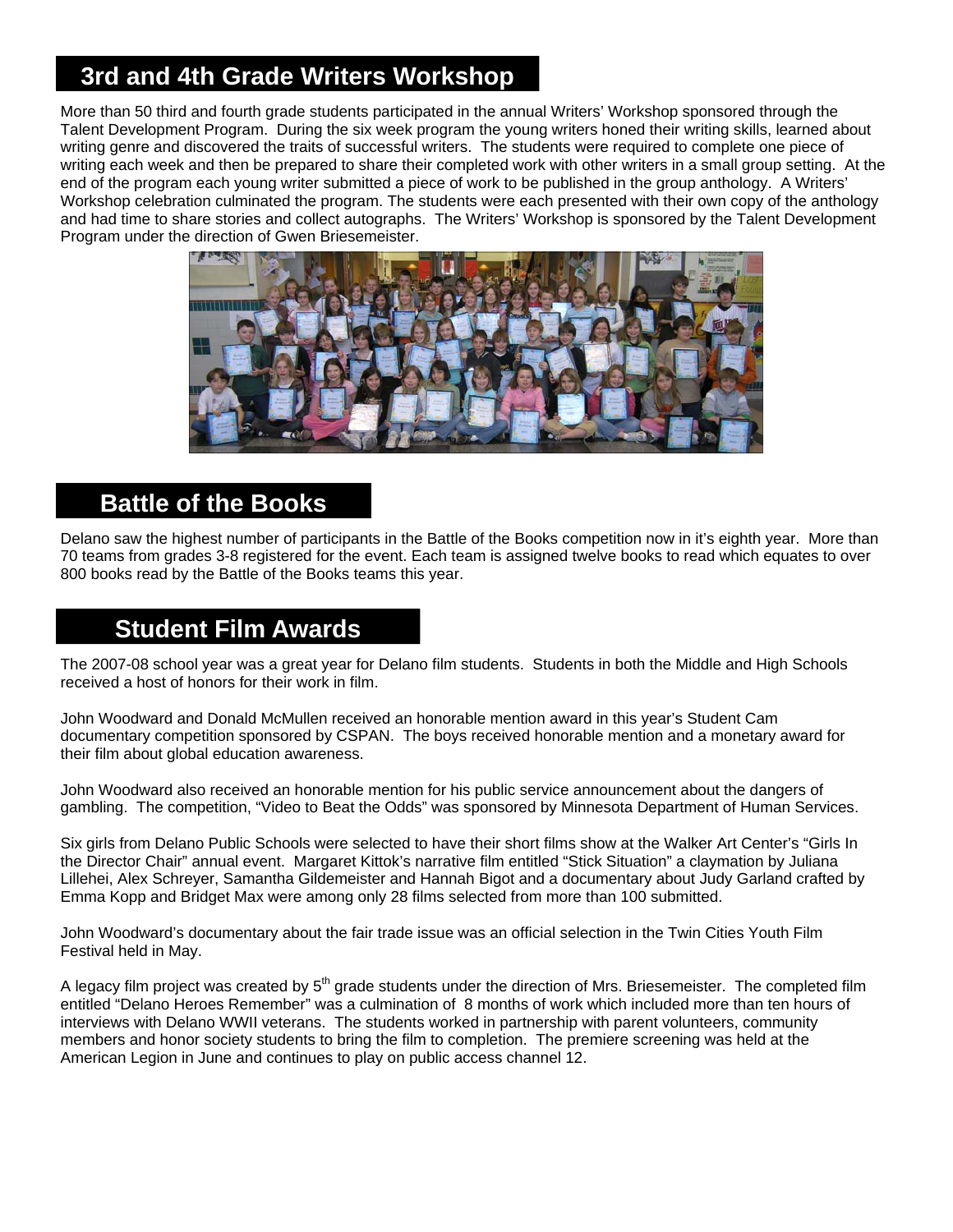### **Delano High School Math Team**

The Delano Math Team competes in five conference meets per year. The winner of the conference receives an automatic bid to the state tournament. This past year Delano continued with its 20<sup>th</sup> consecutive unbeaten meet and participated in its fourth consecutive state tournament.

#### **Delano High School Science Olympiad Team**

The Delano Science Olympiad team boasted its best season ever. They finished 5<sup>th</sup> overall in the state tournament with three  $2^{nd}$  place medals.

#### **Drama**

The Drama department performed their fall play "Sunday Night". Playwright and author of "Sunday Night" Stephen Gregg flew in for the world premiere event.

### **Varsity Volleyball**

The girl's volleyball team had a terrifically successful season. Along with being the Wright Count Conference Champions, the volleyball team participated in the state tournament for the third time in school history.

#### **Varsity Football**

The boy's football program suffered an abnormally poor regular season. They did manage to win a couple of post season games and were in the section finals.

#### **Varsity Track**

There were 46 girls out for track and field last spring. The athletes worked hard and many athletes had great personal performances. The team placed 4th in the conference meet and 6th at the True Team meet. We had two females qualify for the state meet. Alyssa Rasmussen (11<sup>th</sup> grade) qualified in the 200 meter and the 400 meter races. Krista Braegelman ( $8<sup>th</sup>$  grade) qualified in the 100 meter hurdles.

### **Varsity Wrestling**

The Delano wrestling team of 2007-08 finished with an overall record of 15-8. They finished 2<sup>nd</sup> in the Wright County Conference with a record of 7-1. They earned a #4 seed in the Section 2AA Tournament , and advanced to the Team Section Final Four before losing to Scott West, who went on to place 3<sup>rd</sup> in the State Class AA Tournament.

Individually, senior Cody Socher set a school record for wins and finished with a record of 42-5. Socher, having placed  $5<sup>th</sup>$  in the state in 2007, improved his finish as a senior – this time placing  $3<sup>rd</sup>$  in class AA at Heavyweight.

#### **Girls Tennis**

Coming off a very successful 2006 season we found out in March of 2007 that we were placed in the AA class with powerhouse teams such as Minnetonka, Eden Prairie, Buffalo, and Shakopee in our new section. We regrouped and we recognized more than ever the importance of taking the Wright County Conference title.

2007 was another good year. We took the team conference title for the second year, 5 of our 10 players were named all conference; Emily Knudson, Ashlee Finn-Bruhn, Rachel Luetmer, Kelly Rensink and Abby Farniok. Our season record was 14 and 1 and Kelly Rensink and Abby Farniok represented Delano at Baseline Tennis Center on the U of M campus for the Individual part of the class AA state tournament.